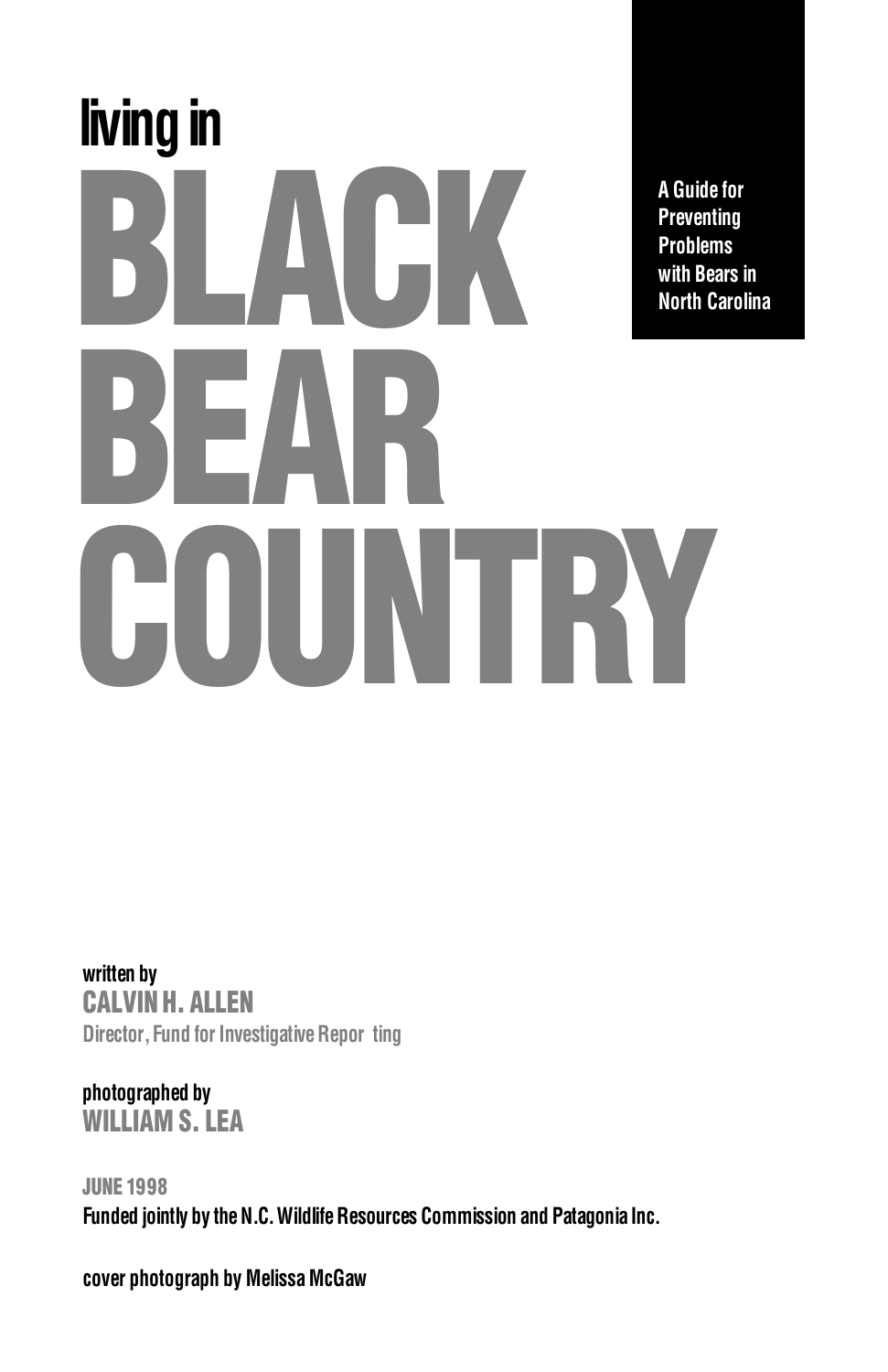The black bear is the largest will<br>
mammal in North Carolina. T<br>
powerful animal can be found<br>
in increasing numbers where<br>
the state's forests grow thick with food he black bear is the largest wild mammal in North Carolina. This powerful animal can be found in increasing numbers where and cover. Whether meandering up steep slopes, climbing trees at incredible speeds or swimming rivers and lakes, the black bear is one of the state's most awesome animals — for those lucky enough to catch a glimpse of these shy creatures.

Black bears once thrived throughout the state, but excessive logging, the chestnut blight, and unregulated hunting nearly eliminated the population. Beginning in the 1930s, hunters and other conservationists pushed for bear hunting regulations and for the creation of the N.C. Wildlife Resources Commission. In the 1960s, biologists began scientific management of bears by collecting data. And in the 1970s, thousands of acres of bear sanctuaries were set aside to protect female bears, and more aggressive enforcement of regulations began. These efforts, along with a growing admiration of bears and the maturing of the forests, led to large increases in bears across the state. About 8,500 black bears live in North Carolina, and occupy more than 9 million acres, mainly in the mountains and along the coast.

The human population is growing too, with about 7 million people calling North Carolina home. Each year, more people move into or visit black bear country. Sighting one of these glossy black animals, some of which weigh more than 600 pounds, is an electrifying experience. But having a bear raid your garbage is a nuisance. Humans and bears can live in the same territory if people take steps to keep bears wild and prevent them from becoming a problem.

### **DIAGRAM 1: Black Bear Range Map**

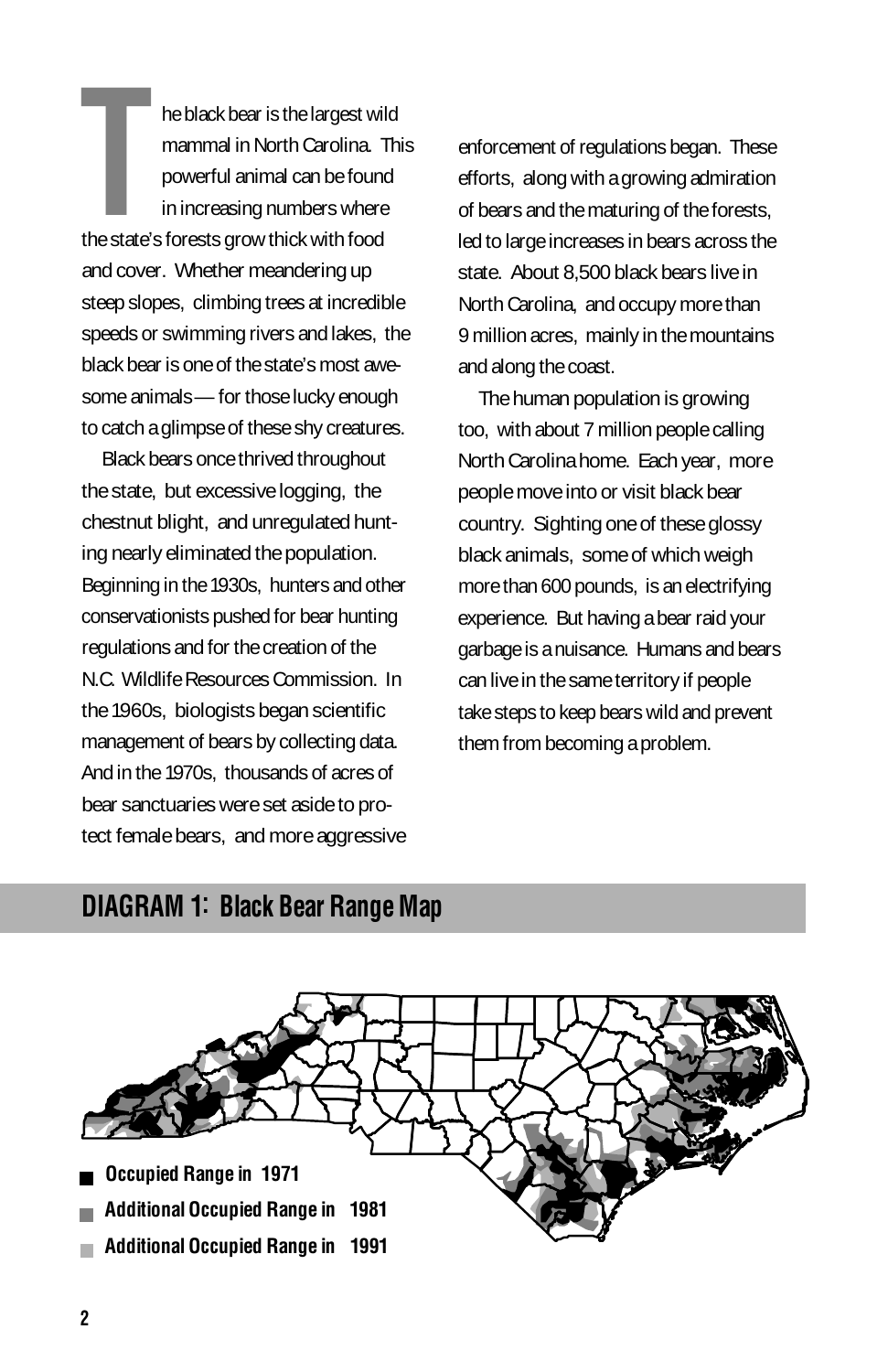

**The black bear, which can weigh 600 pounds, is the largest wild animal found in North Carolina.**

❀

# **ESCRIPTION**

Black bears are large-bodied animals with square heads, powerful limbs, round, erect ears and a short tail. Their soft, glossy coat is black, except for a long, brown muzzle and, sometimes, a white chest patch. Bears have a powerful, barrel-shaped body. They shuffle with a flat-footed gait, an elbow sticking out, looking pigeon-toed and bowlegged. However, they can run up to 30 miles per hour for short distances, climb easily and swim well. Bears are extremely agile for their size, sometimes standing erect to smell or see better. Bears communicate with various facial and body expressions. They also whine, snort, roar, bawl and snap their teeth. They are near-sighted, but have a keen sense of smell. Bears vary in size, with adult males (boars) generally being

larger, from 5 to 6 feet long, three feet at the shoulder, and 300 to 600 pounds. Females (sows) are generally 4 to 5 feet long,  $2\frac{1}{2}$  feet high and 150 to 200 pounds. Bears have five clawed toes on each foot and teeth that enable them to eat almost anything, from ants to zinnias.

# THE LIFE OF A BLACK BEAR

In North Carolina, female black bears as young as 3 years old can produce their first litter of cubs, and every other year after that. Mating occurs from June through August, but development of embryos does not begin until November or December. One to five cubs are born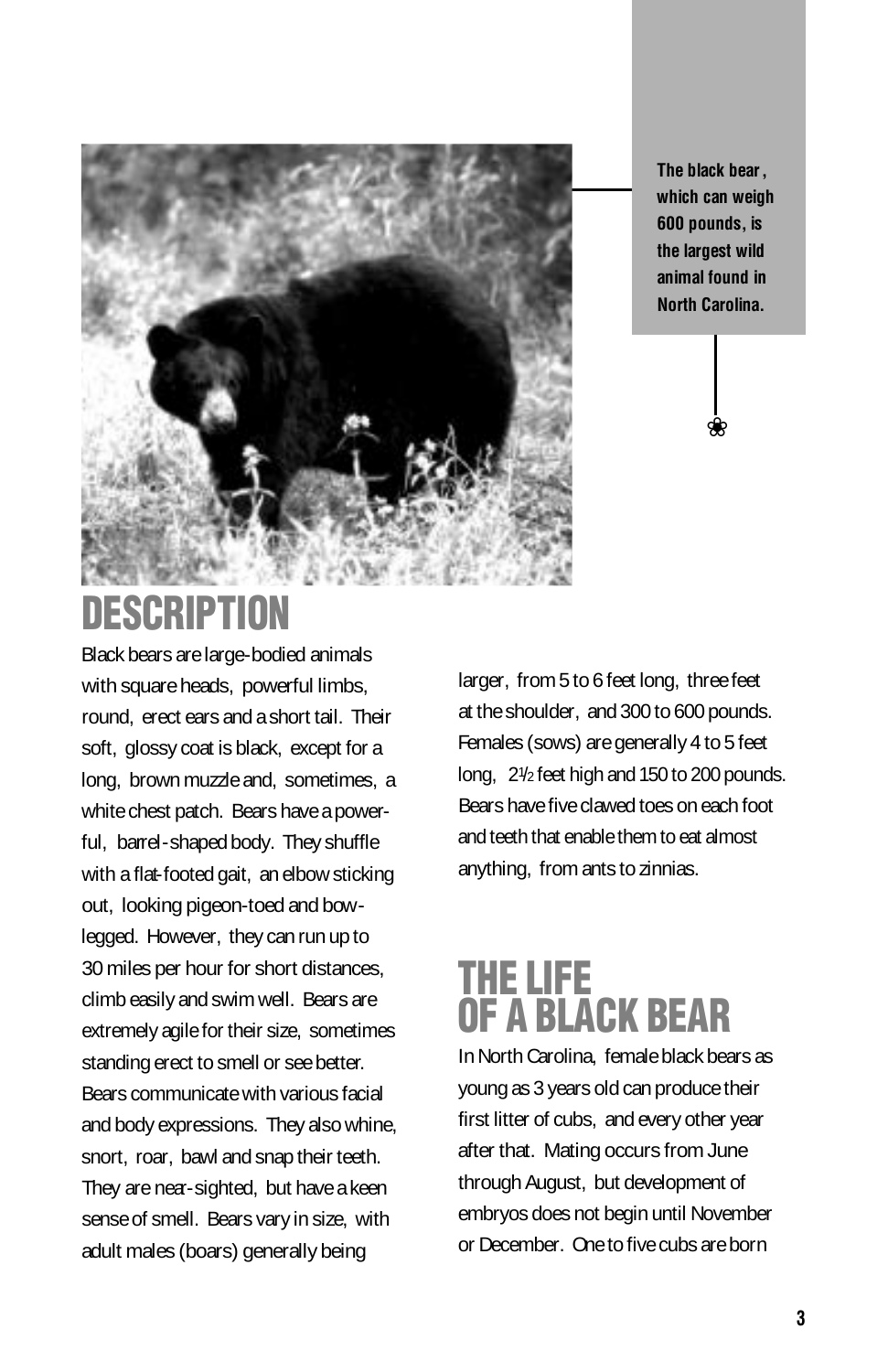# **BLACK BEAR FACTS**

# MYTH

Black bears only live in the mountains. **FACT** 

Bears live in 30 coastal counties as well as 25 mountain counties in North Carolina.

# MYTH

Black bears are dangerous to humans.

### FACT

Black bears are usually non-aggressive, shy creatures. They avoid humans unless provoked or attracted by human activities. Unprovoked black bear attacks are extremely rare.

# MYTH

It's OK to feed black bears.

### FACT

Feeding bears can cause them to lose their fear of humans and become pests. Problem bears may eventually have to be destroyed.

# MYTH

Bears that act tame are safe.

### FACT

Wild bears avoid humans. A tame bear has likely lost its fear of humans and is much more dangerous than a wild bear.

# **MYTH**

Bears cannot remember where they find food.

### **FACT**

Bears remember food sources for years, and probably will return there. If bears find food in one of your storage areas, move it to a more secure location.

December through February while the females are denning. Newborns, which weigh from 6 to 12 ounces at birth, have pink skin covered with fine, dark hair. Cubs are helpless at birth, and remain in the den, nursing. After one month, their eyes open, and at two months, they begin to walk. They leave the den in three months, and are weaned by seven months. Bears traveling in groups in the fall are usually females with cubs. Playful cubs splash in water and wrestle with their litter mates. Young bears stay near their mother for protection for about 16 months, and will den with her for their second winter. The family disbands the following summer when the female is ready to breed again.

When bears emerge from their winter sleep in March or April, they are very hungry. They will feed on almost anything including garbage, bird seed in feeders, grease on a backyard grill, or pet food. Do not feed them or allow them to eat garbage or anything other than wild foods. Bears are most likely to look for human food May through early July because wild foods are less plentiful.

Bears prefer berries, nuts, insects, carrion and roots. When wild food is scarce, or when bears are traveling to new territory, they may visit populated areas in search of food. Keeping human food away from bears helps them settle in natural areas, instead of becoming pests that may ultimately need to be destroyed.

In May and June, 1-year-old bears leave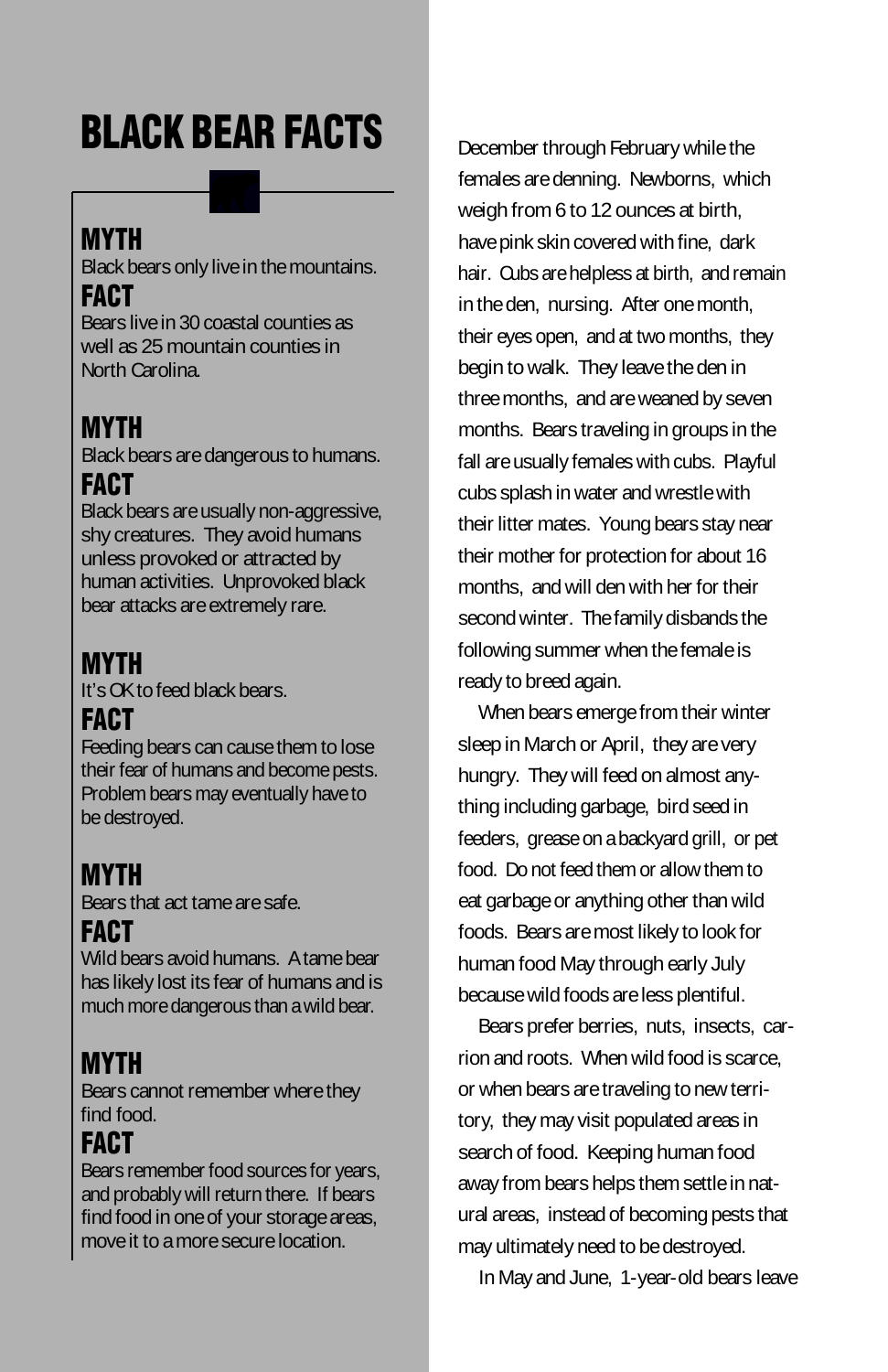their mothers. The yearlings may wander through populated areas in search of new habitat. They pose no danger to humans, unless provoked or tamed by feeding. Keep all forms of human and pet food away from them, or they will not disperse naturally.

Bears prefer mature forests or areas with thick cover and plenty of berries and nuts, but some North Carolina bears live near developed areas, if people tolerate them. Each adult bear establishes a home range, which is not an exclusive territory but rather a familiar area where the bear spends most of its time. Although ranges overlap, bears usually avoid direct contact with each other. Bears usually travel and feed by day, and are most active at dawn and dusk. They are active at night if covering long distances or looking for food in areas frequented by humans.

After the family unit breaks up, each yearling female establishes a home range near its mother's home range. Males disperse, moving up to 60 miles from their rearing home range, to establish new territories.

June through August is breeding season for bears. Males wander long distances pursuing mates, and young males avoid older males. Wandering bears do not remain in settled areas unless people allow them to eat human food.

During late summer and early fall, bears feed nearly constantly to fatten up for the winter. They prefer acorns, other nuts and fruits, but will visit fields of corn, peanuts and other crops.

In North Carolina, black bears den in

November or December. Dens can be hollow trees, rock crevices or piles of leaves on the ground. Denning bears fall in and out of a deep sleep, but they can be roused quickly. A bear's body temperature drops about 10 degrees, and breathing and heart rate decline. Bears recycle their bodily wastes into protein during denning, but they lose fat weight steadily over the winter. On warm, late-winter days, bears may emerge to look for food. They leave the den for the new year in March or April.

# IF YOU SEE A BEAR .

Try to stay calm. Bears live in many North Carolina counties, and they are not usually dangerous unless humans feed or provoke them. Enjoy this rare chance from a distance. The bear in your backyard may be dispersing through your neighborhood or searching for a mate. It will not stay in a settled area unless it finds food. Keep children nearby. Keep pets locked up. Don't approach a bear. If it changes its natural behavior (feeding, foraging or movement) because of your presence, you are too close. Never surround or corner a bear. If you happen to meet a bear at close range, back away slowly and make lots of noise.

Never feed bears or any wild animals, even if they look hungry or tame. Feeding bears teaches them to seek out human food and garbage. Bears that get used to human foods are much more dangerous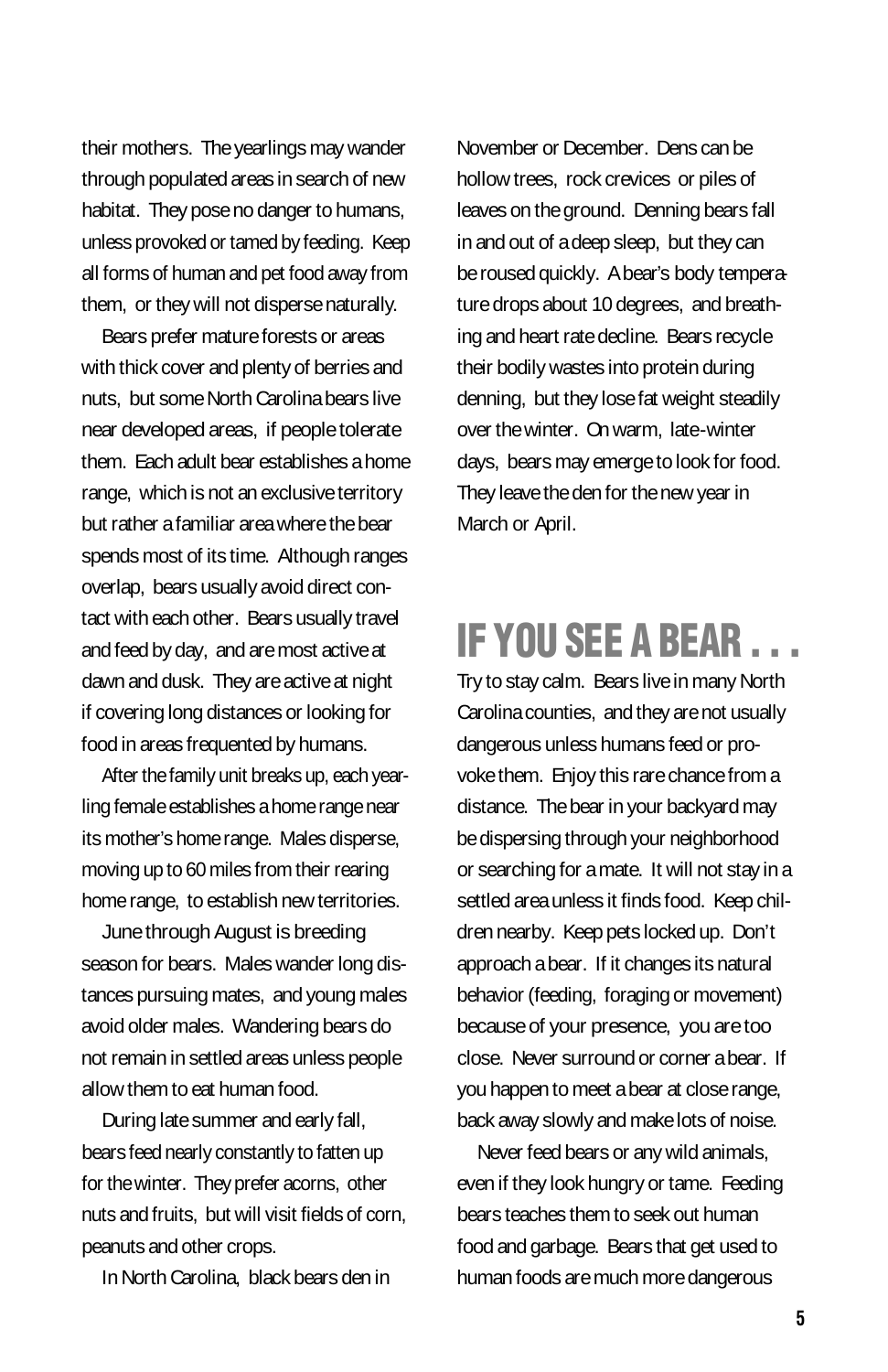**Humans are only asking for trouble when they feed bears. Bears that are used to being fed are much more dangerous than wild bears.**

止



than wild bears, and sometimes have to be killed. If a bear seems tame, stay well away, and warn others of the danger.

Take extra precautions not to feed bears accidentally — bears are attracted to garbage, food scraps, pet food and many other forms of human food. Keep such foods locked away from bears in strong, safe places.

# LIVING WITH BEARS

The following techniques are designed to make living in bear country, well, bearable. The recommendations are not foolproof, and you should use common sense in deciding which ones may work for you. BE CAREFUL — bears are wild animals, and it is impossible to predict how they may respond in all situations.

# **AGRICULTURE**

In eastern North Carolina, farmers are bears' best friends, especially during late summer and early fall. The feeling is not always mutual. Here's how to encourage bears to stay in the woods and leave your crops alone.

### BEE HIVES

#### **If bears have not yet damaged hives:**

- Don't place hives in abandoned or wooded, overgrown areas.
- Don't try to control bears by putting out food in other areas of your property; this just attracts and conditions bears to humans.
- Early in spring, before bears are active, surround hives with an electric fence. Use either temporary fencing (electric net or polypropylene electric tape)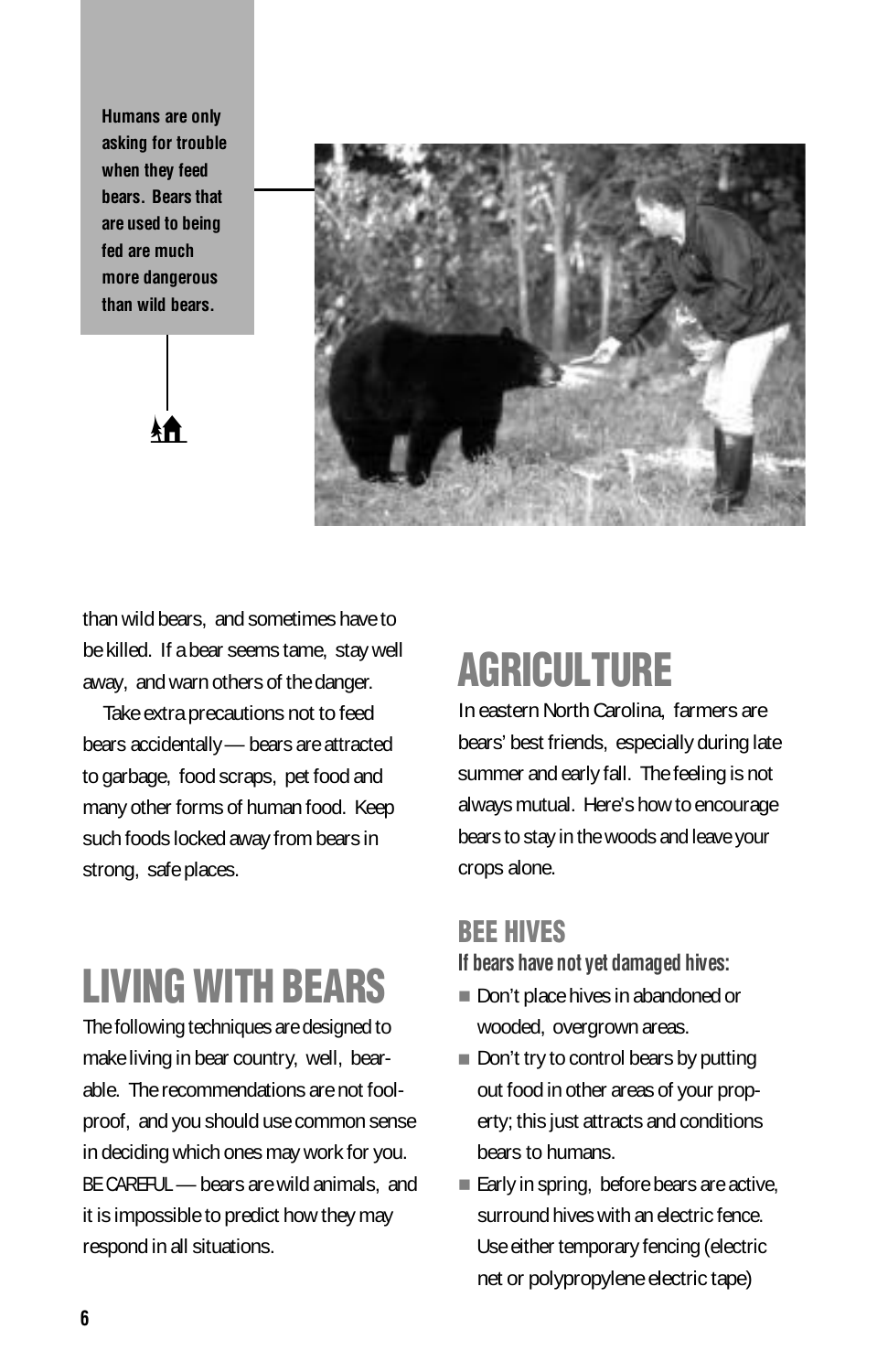or permanent electrified wire with low impedance and high voltage (5000 volts). Put up warning signs or take other steps to keep people away from the fence.

- String barbed wire and lay sheet metal on the ground around the fence.
- **If bears have damaged hives:**
- Erect a permanent electric fence. You may want to try baiting it with sardines, peanut butter or other food on the top and bottom strands.
- Tie bear hounds up near the hives.
- Put the hives on a platform surrounded by electric fencing.

### **CROPS**

#### **If bears have not yet damaged cr ops:**

- Locate crops to reduce chances of bears visiting. For example, surround a peanut crop with cotton, and plant crops well away from wooded areas.
- Alternate other row crops with corn to provide less cover and food.
- Don't try to control bears by putting out food in other areas of your property; this just attracts bears.
- Allow legal bear hunting during the bear season.
- **If bears have damaged cr ops:**
- String single-strand, baited, polytape-electric or other suitable fencing along the most exposed side or area of fields, or around small fields.
- Scare bears with automatic gas cannons, streamers, balloons, fireworks,

flashing lights, or radios left on all night. Start with simple materials already on hand.

- Chase bears doing damage with bear hounds. Before using hounds, make sure it's legal in your area and legal during the time that the bear is doing damage. If the damaged crops are near highways or homes, chasing bears may not be a good solution.
- Allow legal bear hunting.

## LIVESTOCK, FISH FARMS

#### **If bears have not yet harmed livestock:**

- Store feed in sturdy buildings with secure doors.
- Avoid pasturing animals in remote or heavily wooded areas.
- Quickly dispose of carcasses of dead animals and fish in accordance with regulations.
- Don't try to control bears by putting out food in other areas of your property; this just attracts and conditions bears to humans.
- Pen animals near or in a barn at night, especially expectant females. Clear areas of all signs of birthing.
- **If bears have harmed livestock:**
- Erect electric fencing.
- Use trained bear dogs or guard dogs.
- **Other options for the landowner**
- If bears continue to destroy crops or other property, you may be able to lease your land to bear hunters to recover some of your losses and to help keep the bear population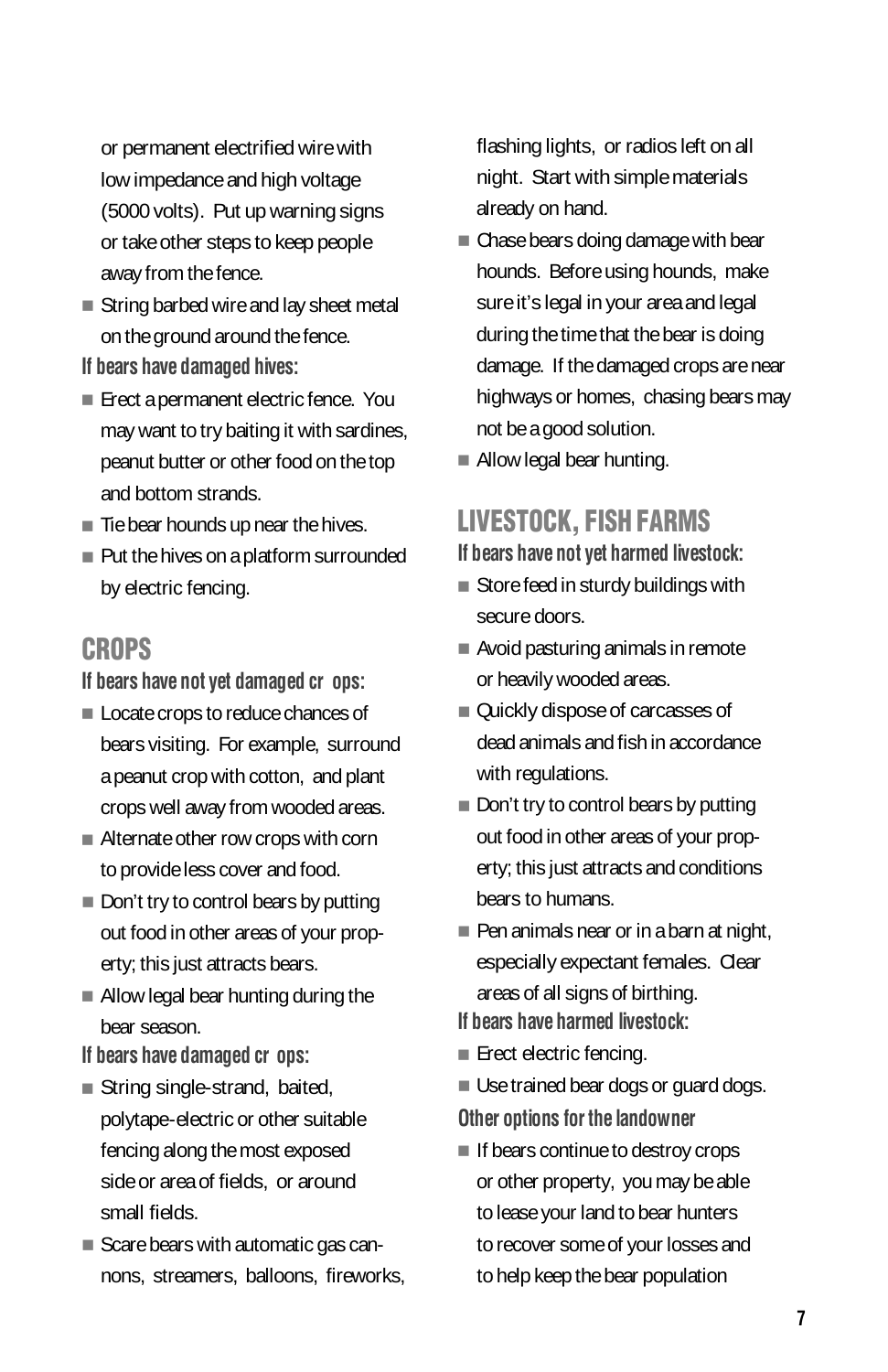**The bestway to keep bears out of your campsite is to store food and garbage far away from sleeping areas.**



at a reasonable level. Direct bear hunters to problem bears during hunting season. North Carolina General Statute 113-274 (c)(1)(a) allows landowners to kill bears in the act of destroying or damaging the landowners' property. The bear must be in the act of destroying property, and the kill must be reported to a local wildlife enforcement officer within 24 hours.

# CAMPING & HIKING

Nothing ruins a good night's sleep like having a hungry bear rummaging through your supplies. Here's how to discourage bears from visiting your campsite for a midnight snack. **Grills** 

■ Clean your campsite after each meal, and scrub grills thoroughly after use. Dispose of aluminum foil and scraps in metal containers with locking lids. Don't cook or store food in or near your tent.

#### **Supplies**

■ At night, store foodstuffs, eating utensils, scented supplies (toothpaste, shampoo) away from bears (Diagram 2). Bears can break into car trunks.

#### **Garbage & Scraps**

■ Remove all garbage from your campsite at least once a day, especially right after each evening meal. Take garbage to a main garbage container, if available. Carry out everything you carry in, unless you can dispose of it in a bear-proof container. Don't toss or bury cooking grease or other food scraps; pack them out. Don't overload garbage containers, and don't store food or garbage in tents.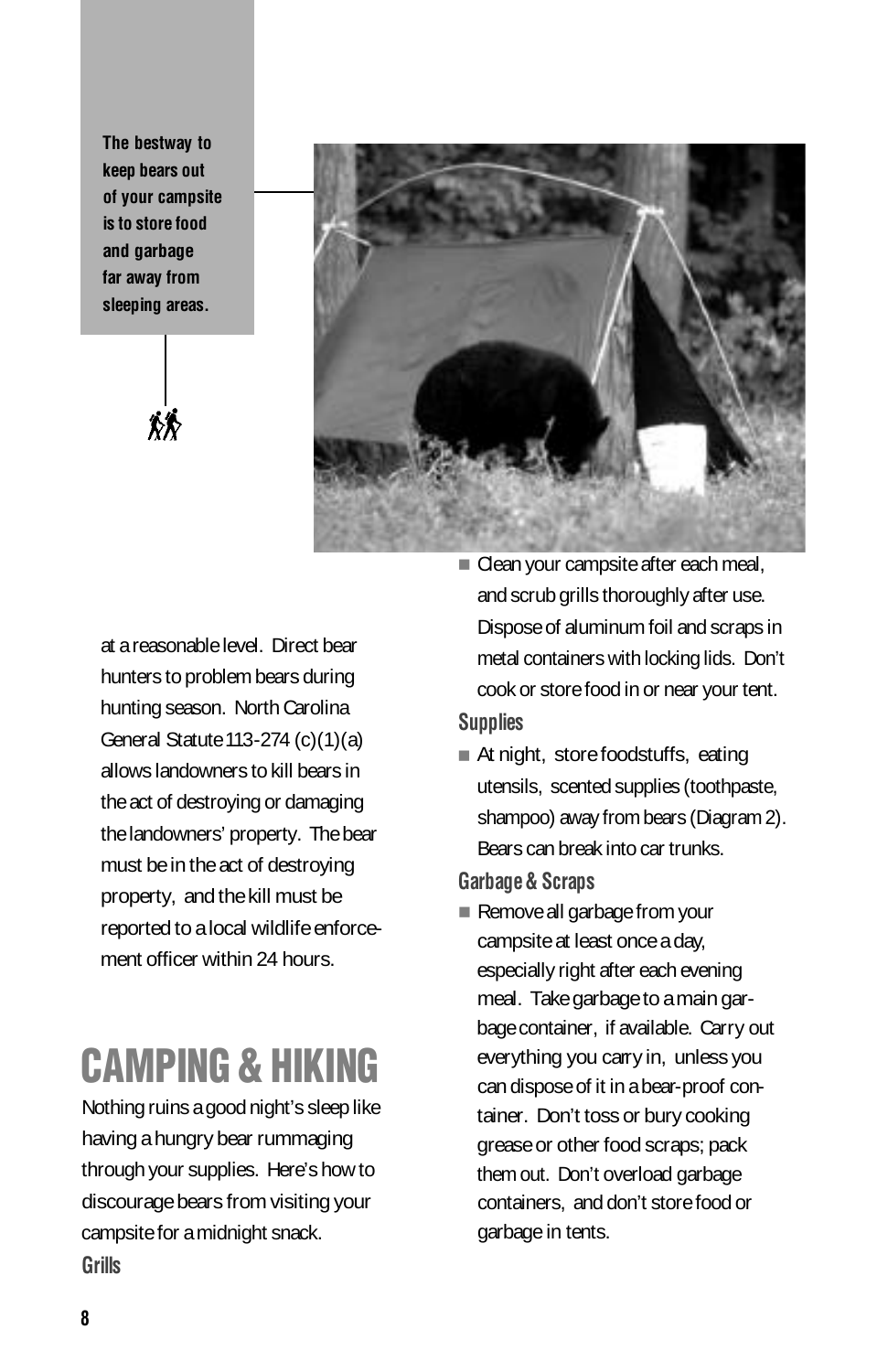#### **If a bear comes into camp. . .**

■ Try to scare the bear away by banging on pots or yelling. The more people making noise the better.

# DRIVING IN BEAR COUNTRY

Several bears are killed each year on North Carolina roads, mostly at night. When driving at night in bear country, slow down and use high beams. Keep alert for movement on the sides of the road. If you see

### **DIAGRAM 2: Storing Food at Camp**



a bear, flash your high beams, sound your horn and slow down or stop. If you hit a bear, don't get out of the car. Drive to a telephone and call the highway patrol or local law enforcement officers.

# HOMES & CABINS

North Carolina bears sometimes wander by remote homes and cabins. You may be thrilled to catch a glimpse of a bear, but you don't want it to frequent the area. Here's how to keep bears at a distance.

#### **G r i l l s**

■ Clean thoroughly and store in secure area.

#### **Garbage & Scraps**

■ Store garbage in strong, secure buildings or metal, locking containers until pickup. Fence or secure compost, and stop adding compost for three or four weeks if a bear visits. Freeze meat scraps in plastic bags until pickup. Sprinkle lime or ammonia on garbage to reduce odor.

#### **DO NOT LEAVE GARBAGE OUT OVERNIGHT!** Pets

■ Store all edibles, such as pet food, in airtight containers in a secure area (such as a basement). Feed pets indoors, providing only enough so that all food is eaten.

### **DO NOT LEAVE PET FOODS OUT OVERNIGHT! Bird feeders**

■ If bears visit your feeders, remove feed-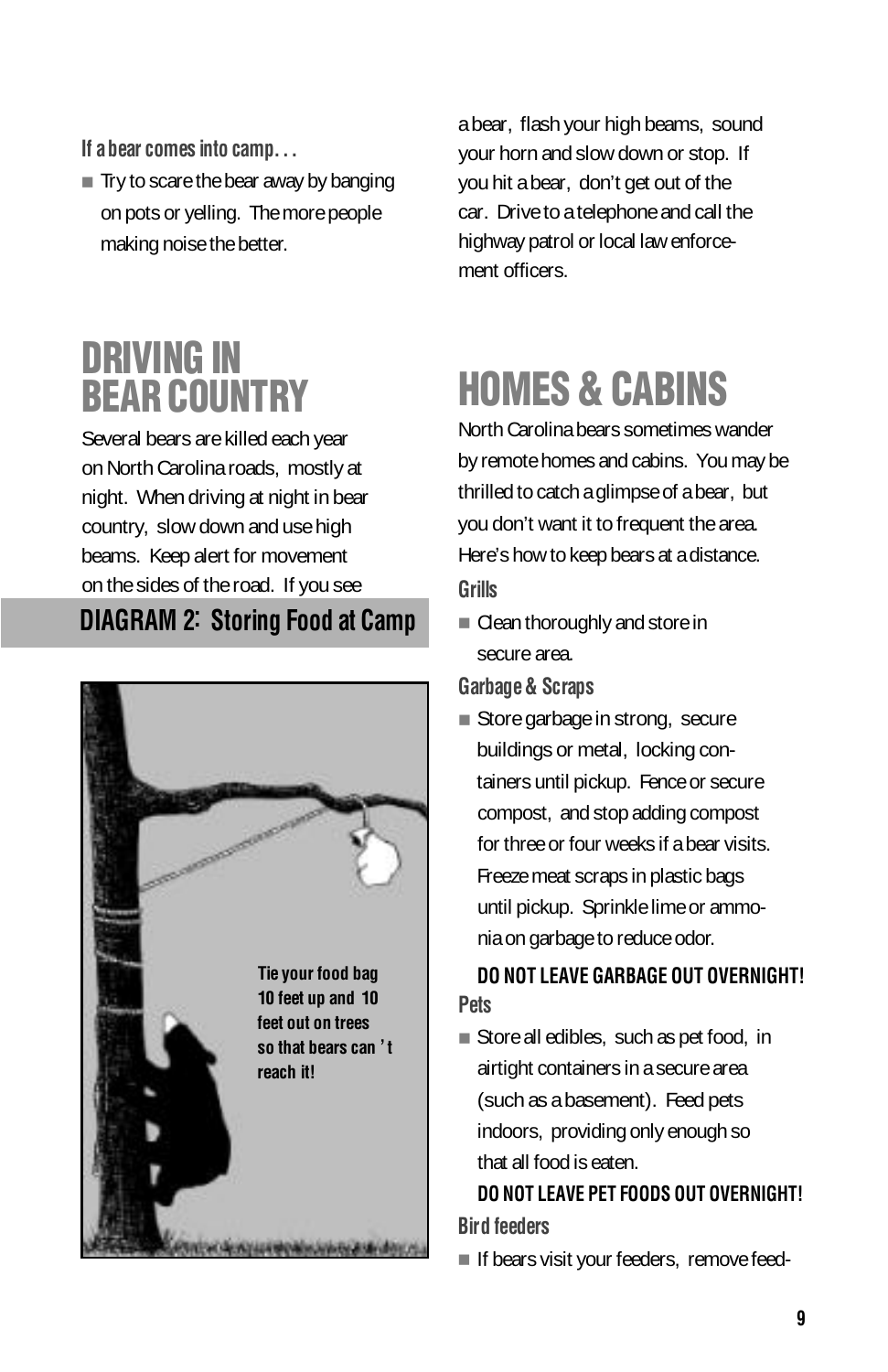**Bird feeders should be removed as soon as bears begin visiting an area.**

 $\hat{\mathbf{C}}$ 



ers for three or four weeks. If bears are persistent problems in the area, remove feeders, including hummingbird feeders from April 1 through November 1. **Feeding other animals**

■ Do not feed other wildlife. Feeding wildlife can spread disease and attract bears, especially from April 1 through November 1.

#### **Gardens & Orchards**

■ Electric fences or bear hounds will protect small plots. Pick corn quickly, especially if visited by bears. Refer to agriculture section for ideas on protecting larger plots.

# LANDFILLS & GARBAGE

It's funny when cartoon bears raid the garbage, but real bears allowed to feed on garbage can become real problems. Here's how you can help put trash (and bears) in their proper places. **Municipal landfills**

■ Cover garbage completely by the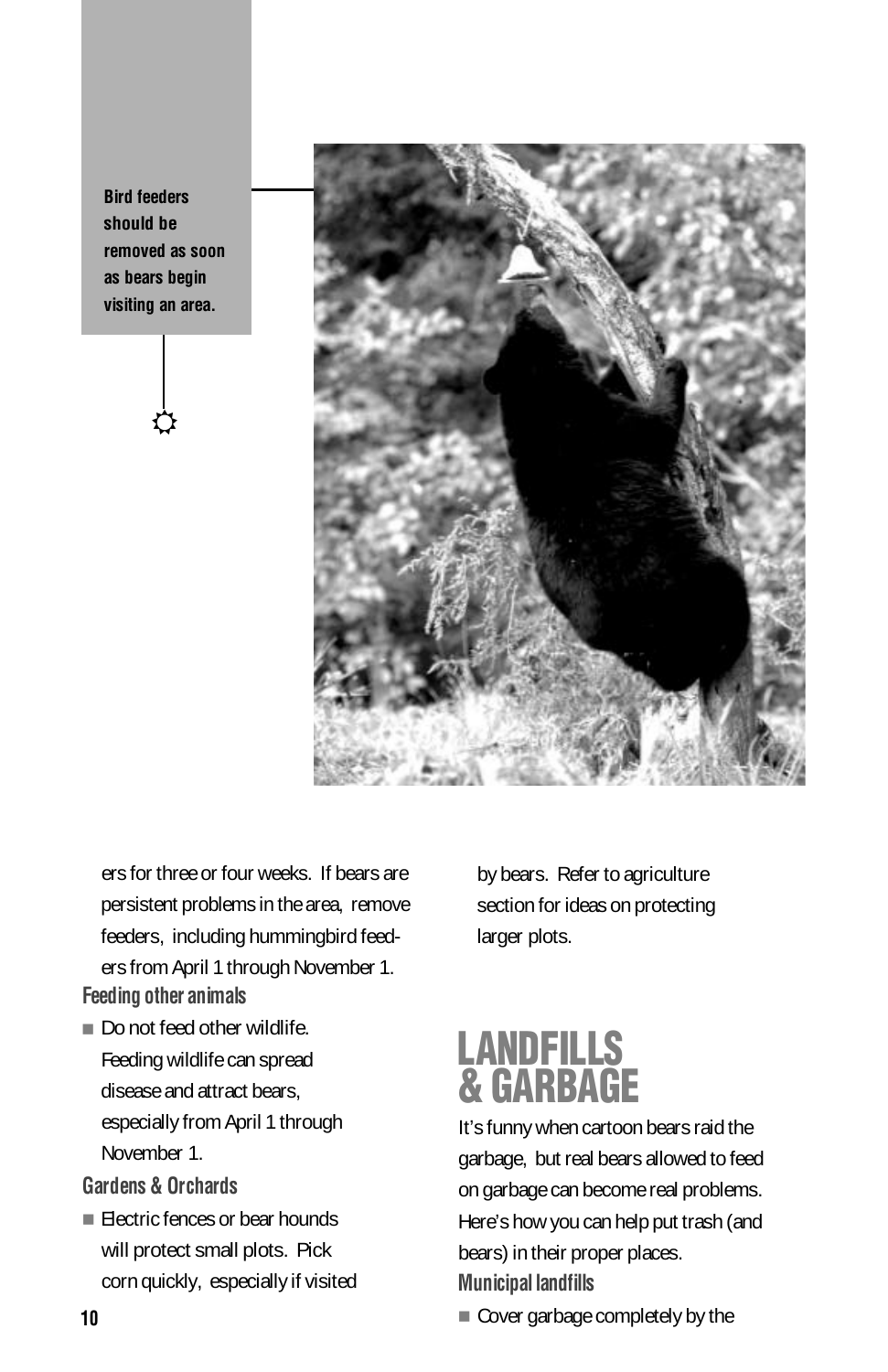## **DIAGRAM 3: Secured Container**



### **DIAGRAM 4: Black Bear Fencing**



end of each day. Fence and secure landfills. Trim trees near fences. Keep the bears out!

#### **Garbage containers**

■ Cover garbage containers with heavy metal lids that can be locked (Diagram 3). Empty containers often enough to prevent overflow. Fence the area if possible, using an overhang that projects outward (Diagram 4). Keep nearby trees trimmed. Watch for uneven ground and doorways as potential entry points. Consider adding electric wire or burying fencing 6-12 inches along the bottom edge, to improve the effectiveness of the fence. Areas with tourists or other visitors should provide bear-proof containers and instructions for guests who must put out garbage long before pick-up.

#### Garbage ser vices

■ Provide customers with instructions on bear-proofing their garbage cans. Give them a pick-up schedule, and ask them not to leave garbage out until pick-up day.

**DO NOT LEAVE GARBAGE OUT OVERNIGHT!**

# LAW ENFORCEMENT

When a 400-pound bear wandered onto Topsail Beach in southeastern North Carolina several years ago, law enforcement officials spent 18 hours calming people and keeping the media away until the bear left the area. Here's what to do when your "bear calls" come in. **Bears in town**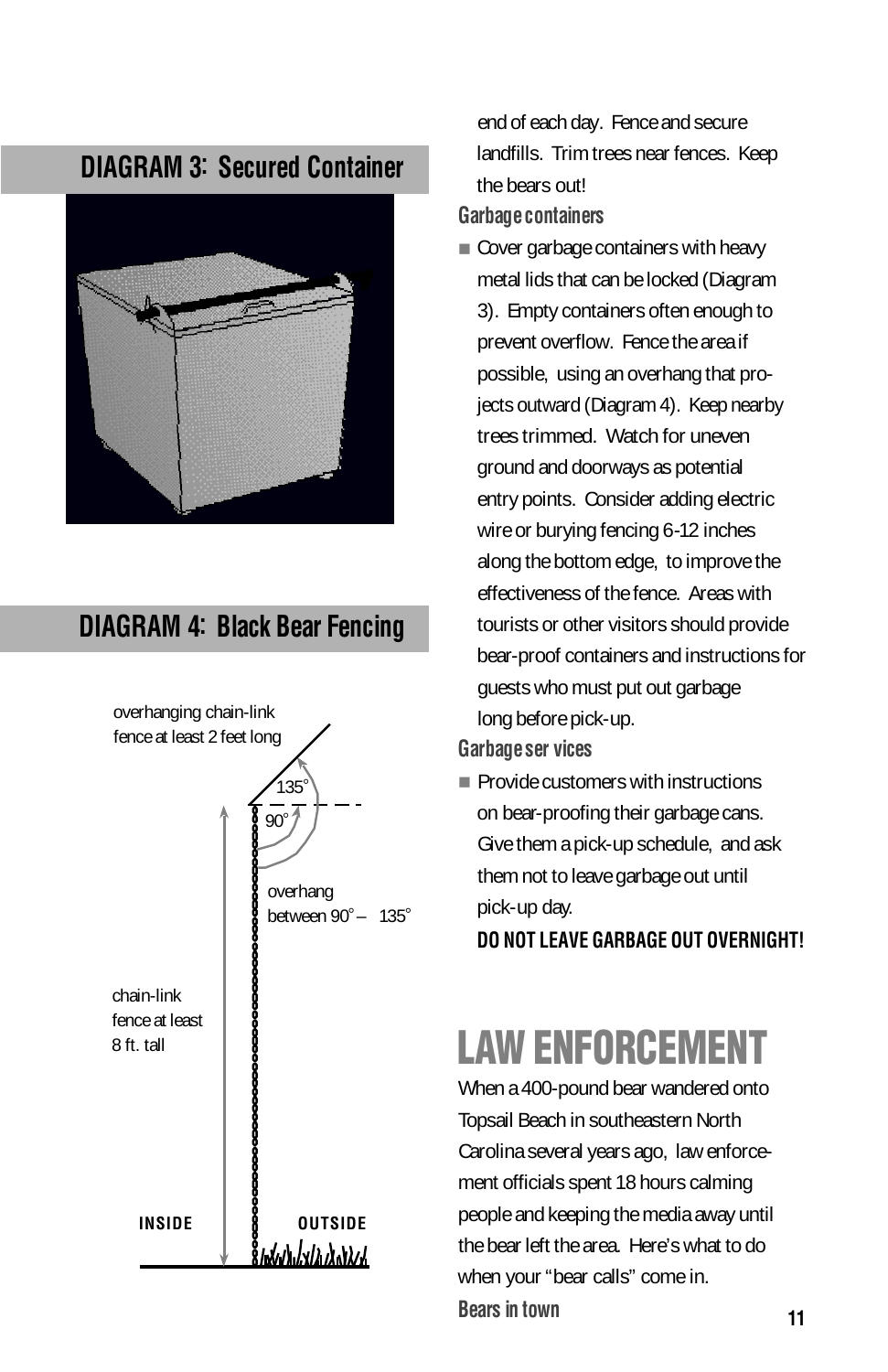■ Try to keep people calm. A bear in town is not necessarily a problem as long as the animal has a clear escape route to woods or other cover and is not feeding on human food. The bear may be dispersing to new habitat and only passing through. Keep people and animals away. Do not corner, surround or approach the bear.

#### **Treed bear**

■ Move people far away and wait until night falls. Make sure the bear has a clear escape route to woods or other cover.

#### **Injured bear**

■ Keep people and animals well away from the bear. Do not attempt to move the bear. Call your local wildlife enforcement officer or biologist.

# **RESTAURANTS**

Bears usually prefer take-out from garbage containers or grease barrels, but they will dine in if garbage and supplies are not stored in strong, secure locations. Here's how to keep bears on a diet of wild foods:

#### **Cooking oil**

■ Dispose of waste oil indoors or in heavy, metal, locking containers.

#### **Food scraps, garbage**

■ Place in containers with heavy metal lids that can be locked until pick-up. (See **HOMES & CABINS** and **LANDFILLS & GARBAGE**)